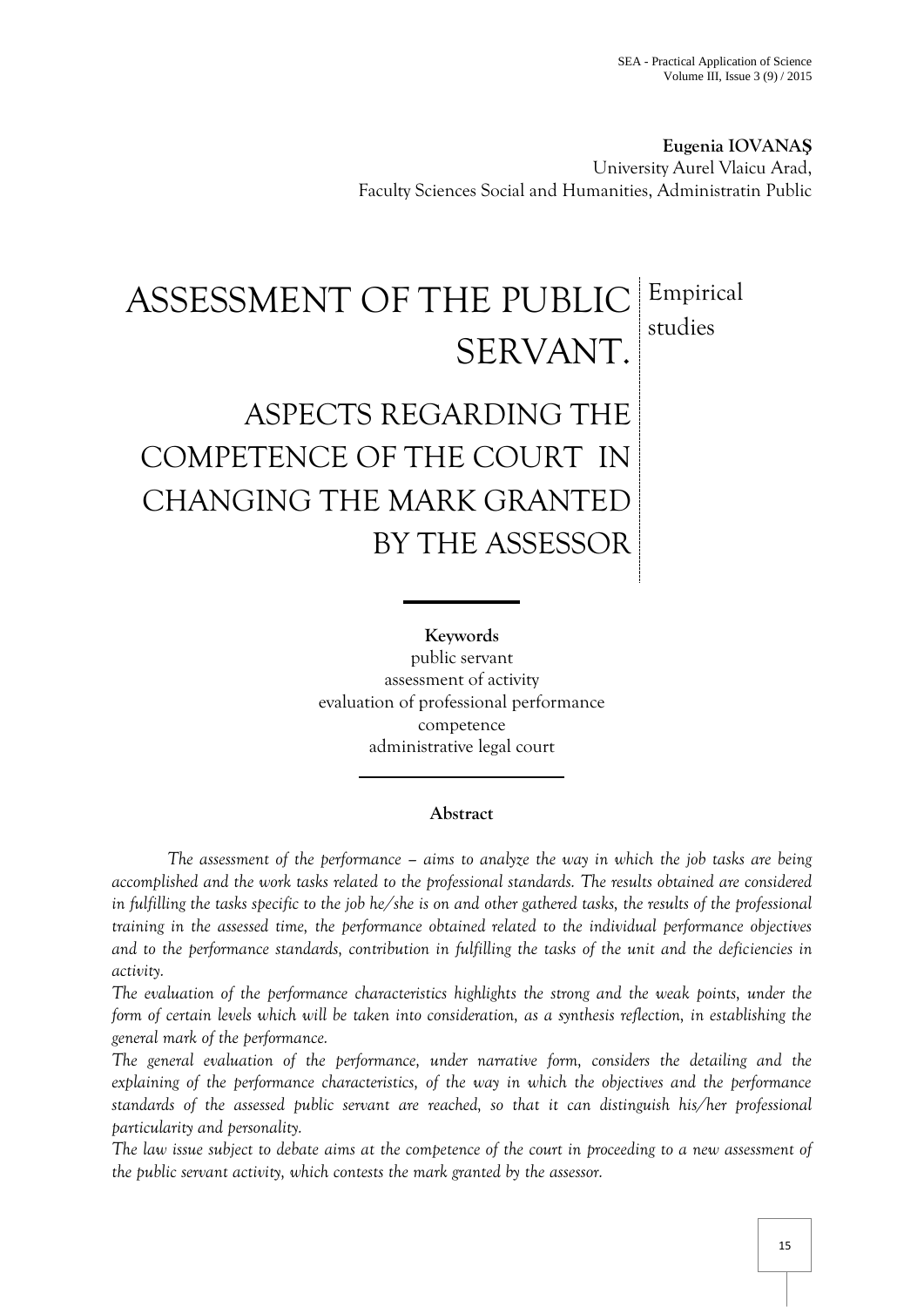The process of evaluation targets the way the employment responsibilities and goals of activity are fulfilled, related to the standards of performance. In such cases, there are taken into account, several items such as: the results that ensure from department of specific responsibilities and other cumulated assignments, professional training results, the performance acquired related to individual endpoints, personal standards of performance, the contribution in fulfilling professional goals and the determined shortcomings.

The modality and the evaluation criteria regarding the evaluation of professional, individual, activity of the public servant are provided by Law no. 188 from 1999, *Status of Public Servants<sup>i</sup> .* Within the framework of evaluation, the annual/special personnel specification is compiled.

According to the provisions of art. 68, Law no. 188 from 1999, the annual official assessment of the public servant has two components: the performance evaluation and the potential evaluation, both reflected by the personnel specification.

The performance evaluation has two sides: one *appreciation of performance f*eatures, in the guise of levels and *global appreciation of performance* and of the developed activity.

The appreciation of performance features relieves both strong and weak points, in the guise of levels, which are going to be taken into account as synthetical reflection for performance general score determination.

The global appreciation of performance, under narrative form, alludes to particularization and illustration of performance features, of the manner in which the evaluated public servant's goals and standards are accomplished. Using this procedure, public servant professional individuality and personality may be singularized. The general appreciation has to reflect the personality, the character, the abilities and the work deficiencies for each public servant<sup>ii</sup>.

According to the provisions of art. 69, abovementioned regulatory document, the annual appreciation is indicated by one of the following scores: 1- excellent-F.B., 2- good-B, 3. sufficient-S, 4. insufficient-N. The score is mentioned on the section called *The evaluation of performances* and denotes the accomplishment of functional responsibilities and of performance purposes correspondent to public servant position<sup>iii</sup>.

The potential evaluation aim is to distinguish the intrinsic features of the public servant. The results are used in order to ensure the effective professional growth. Concurrently, public servant's needs of up growth are determined.

The professional public servant assessment represents a continual process of evaluation, monitoring, guidance and leading, in the general

context of functional responsibilities achievement and professional training during the entire cycle of his duty. As a general rule, the evaluation committee provides the professional appreciation and evaluation of each public servant. Within the framework of evaluation, the annual narrative of assessment is drawn up.

The conferred score is justified according to explicit criteria, by taking into account all professional tasks included in the personnel specification, in terms of performance targets settled at the beginning of the year and the features of performance. The jurisdiction algorithm has to be explicit and verifiable.

In the petition of filing a lawsuit, the claimant, in the main, claims the avoidance of the annual personnel specification evaluation and the issuance of a new personnel specification, for excellent score<sup>iv</sup>. The reasons appealed in assertion of the petition of filing a lawsuit, ensues that the claimant affirmations point aspects that may be the object of legal control of professional, individual performance evaluation*. The evaluation must be done with probity, professional deontology, realism and fairness* (art. 53, para. 4). The activity of evaluation has to be reflected in the individual personnel specification of performances and skills. *The personnel specification must contain appreciations of the personal behavior, faculties, adjacent qualities of the employee* (art. 54 para. 1). The law provisions assess that the three criteria of evaluation related to professional, individual evaluation of the public servant are the same, no matter if the position of the public servant, leading position or executioner position (art. 57). In this context, *the professional competence* means the discharge of art. 58 para. 1 items. The criterion *employee behavior* means the discharge of art. 59 para. 1, and the criterion *adjacent abilities and qualities of the employee* imply the achievement of art. 60 para. 1 items from the same law.

After the approval done by the department headmen, the public servants are informed about their personnel specifications/narratives; the assessors must take into account the opinions of those who were evaluated related to correctness and objectivity of the appreciations and must justify their decisions.

The summary of the appealed document shows that all appreciations made by the evaluator, considering the claimant's competences and performances are not grounded on appropriate documents. None of the negative aspects highlighted by the personnel specification is reasoned by denominate examples or is based on circumstantial explanations. Also, both the evaluation method used and the concrete criteria are not mentioned. They should have been mentioned in order to eliminate any eventual discrimination. The evaluation criteria should, also,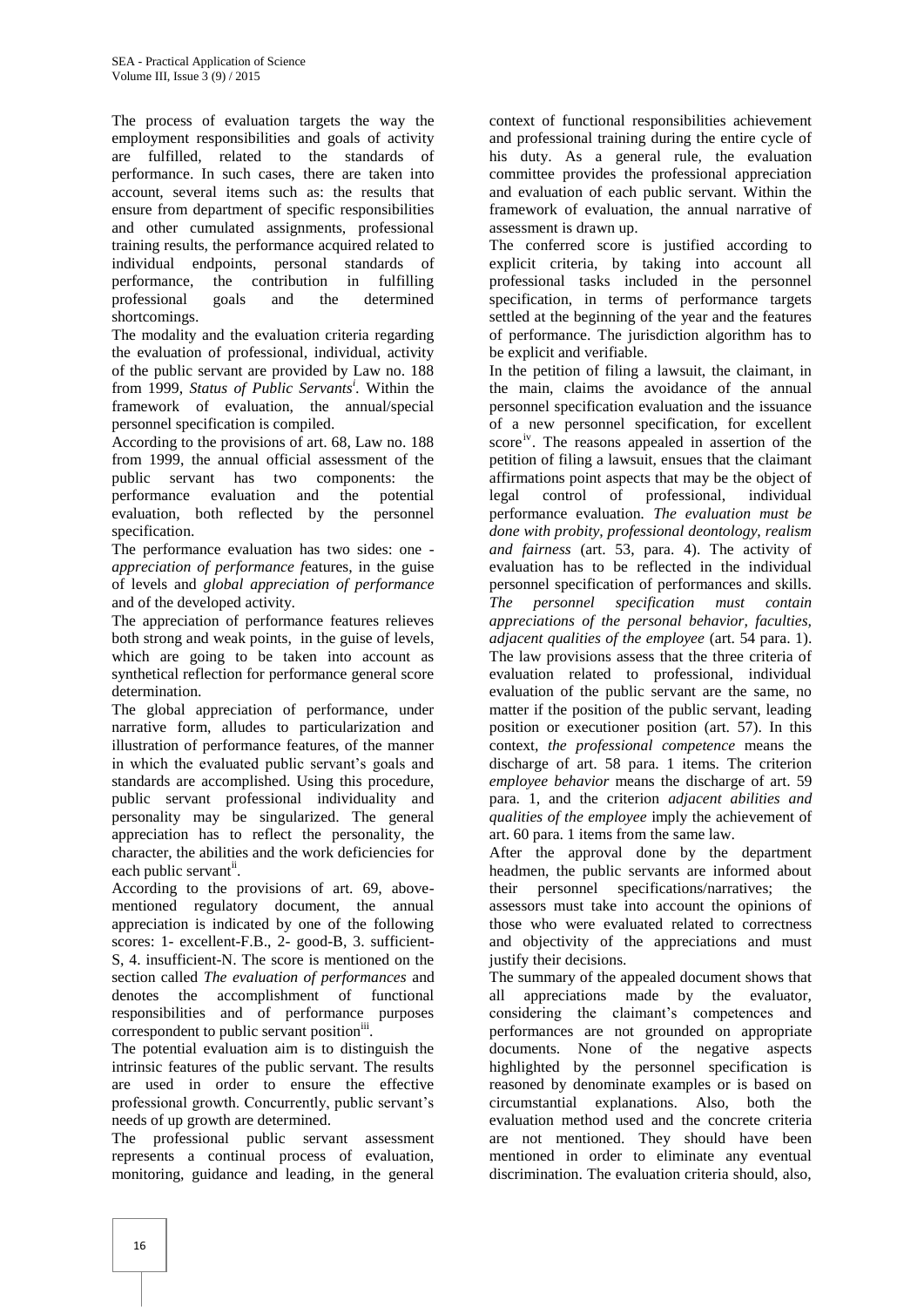have been notified to the evaluated employee. The modality of elaborating personnel specification of evaluated performances and competences must be done with probity, professional deontology, realism and fairness. It has to truthfully reflect the professional competence, personal behavior, skills and adjacent qualities, such as to, the score conferred by the evaluator to be justified square with the above-mentioned provisions of law. The motivation represents an essential element when it comes to any perspective of legality evaluation of the adopted action. In no uncertain terms, additionally, the assessor must listen to the evaluated public servant; otherwise he defies the employee's rights, causing presumed damages (these kinds of damages don't have to be proven by the one who is evaluated). However, any context opposite to the above-mentioned law provisions and theoretical circumstances, when the litigation was settled in default of legal parties, the public servant was not heard, and the solution taken by the committee of evaluation  $\overline{v}$  was, in no wise motivated, it entails the invalidity of the solution, keeping the conferred score of the public servant evaluation. In such case, the law court has not the legal prerogative of invalidating the committee of evaluation decision, or furthermore of acting on a new evaluation in order to confer a higher score than the one conferred by the committee of evaluation. If the law court proceeds in this manner, it will exceed its area of general competence, the responsibilities as judiciary, having no legal ground on reevaluating the personnel specification of evaluation in educational managing, conferring grades instead of the evaluator assessment.

Therefore, The Supreme Court of Cassation and Justice Decision no. 1580 from April  $11<sup>th</sup>$ , 2008, Administrative and Fiscal Court Department, in print, evidences that investing an authority with discretionary power can be accepted by the constitutional state as an unbounded, absolute power. The exercise of discretionary authority represents an act of inobservance related to the fundamental rights and liberties of the citizens provided by Constitution or by any other law. The provisions of Romanian Constitution (art. 31 para. 2) show the obligation of public authorities to guarantee accurate information of the citizens regarding both public occasions and other matters of personal interest. It also underlines that acting the opposite means an abuse of power. Consequently, The Supreme Court of Cassation and Justice considered that any decision regarding the fundamental rights and liberties must by justified not only from the competence of issuing the specific document, but also, taking into account the individual possibilities or company rights of appreciation the legality of any measure, respectively the correct observance of the border between discretionary power and abusiveness. Accepting the thesis that assessor has the right of taking decisions without motivating them is assimilated to discharge of any content the essence of democracy and the constitutional state based on the principle of legality.

As a matter of fact, the community jurisprudence reveals that the motivation must be adequate to issued document and must demonstrate clearly and unequivocally the algorithm followed by the institution that adopted appealed measure. In this way, the competent subject may justify the decisions and may allow the community competent courts to re-examine the document (cause- C – 367/1995).

Therefore, as The European Court of Justice decided, the width and the particularization of motivation rest upon the nature of the act, and the motivation requirements rest upon the circumstances of each case. Deficient or wrong motivation are considered equivalent to lack of motivation, exactly like in the current cause. Furthermore, inappropriate motivation or lack of motivation entails the nullity and invalidity of the community documents (cauza  $C - 41/1969$ ).

The particularization of the arguments is also required when the issuing institution was invested with a wide power of appreciation, because the motivation furnishes clearness of the act, each person may check if the act is correctly substantiate. At the same time, the court is allowed to exercise the jurisdictional control.

In other words, but in plenary accord with the same Decision of The Supreme Court of Cassation and Justice, we consider that scoring represents the prerogative of the assessor, within the framework of annual evaluation of the professional performances. The law court endowed with nullity court proceeding of the annual personnel specification for professional activity has only the competence of controlling the procedure's legality, without pursuing other evaluation process and assigning other score.

Not lastly, in accordance with the above-mentioned reasons, it is obvious that the law court, in the context of the legality control, cannot partially defeat the personnel specification. The law court does not have the prerogative of making appreciation on the appropriateness of the evaluation, respectively to evaluate the activity considering the legal provisions and to issue other employment assessment, with *superior rating.*

Furthermore, taking as benchmark both law provisions and relevant case law<sup>vi</sup>, we consider that law court cannot confer any mark type. The law court has only and exclusively the competence concerning the control of legality of the individual performance evaluation of the public servant. The law court can dispose the reconvention of the evaluation procedure; taking into consideration law